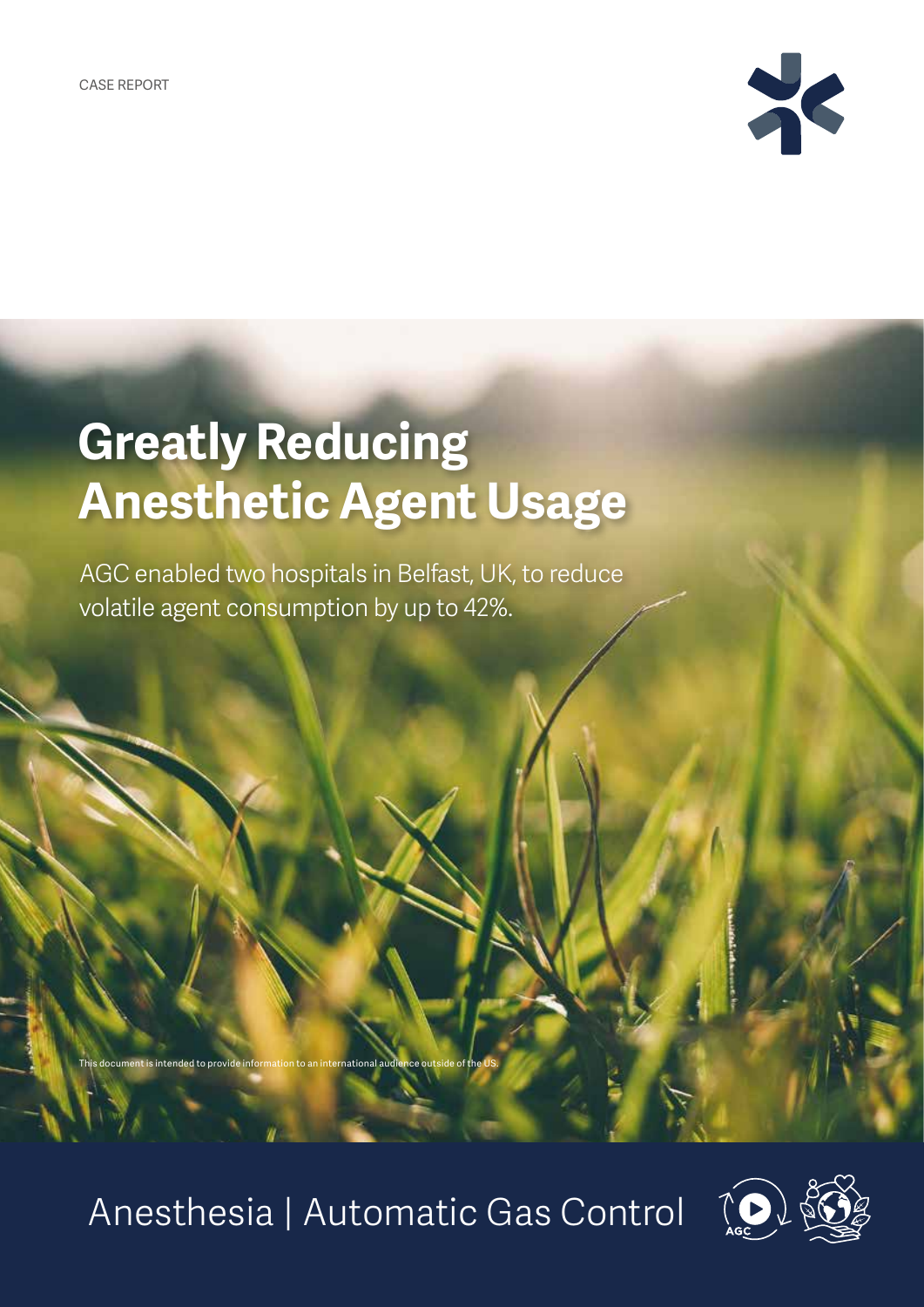# **Improved care that saves costs and time**

## – and is more climate friendly



AGC greatly reduces anesthetic agent consumption.<sup>1</sup> It also reduces the many adjustments needed to control the gas flows manually.

Over 200 adjustments to stabilize EtAA and FIO2 in manual gas control could be reduced to zero with an automatic gas control<sup>2</sup> – valuable time the clinician can dedicate to the patient and other operating room activities. AGC also contributes to patient comfort and safety as well as lower environmental impact.

To evaluate the economic benefits of AGC, two hospitals in Belfast, UK, ran studies to compare anesthetic agent consumption when using the Flow-i with and without AGC. The study at Belfast City Hospital showed a 42% reduction when the AGC functionality was implemented. The Royal Belfast Hospital for Sick Children demonstrated a reduction of 30.5%.

### **The challenge**

Both hospitals are part of Belfast Health and Social Care Trust and are equipped with Flow-i anesthesia machines. As a publicly funded health service, the Trust is always under pressure to further reduce ongoing costs. Belfast City Hospital had heard that anesthetic agent consumption could be substantially reduced using AGC and decided to undertake a study.

On the basis of the positive results achieved, the Royal Belfast Hospital for Sick Children subsequently decided to run its own study.



Figure 1: Example case demonstrating flows as low as 0.1 l/min during steady state anesthesia.



Keith Bailie, Royal Belfast Hospital for Sick Children "AGC could lead to substantial annual savings, which could be further increased by including other volatile agents."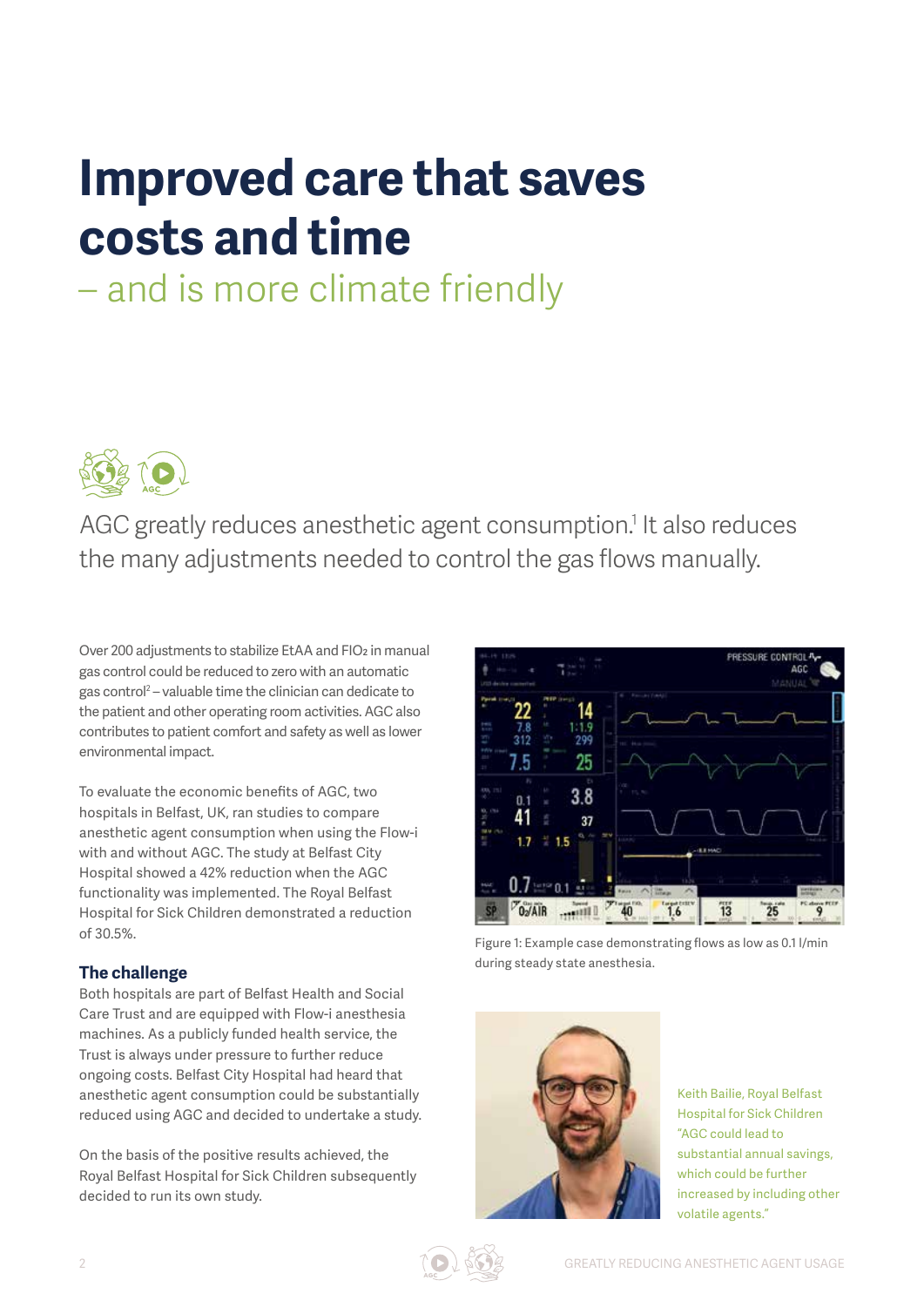### **Case 1: Royal Belfast Hospital for Sick Children**

30.5% agent reduction with AGC

#### **Method**

The study<sup>3</sup> focused solely on usage of Sevoflurane, which is the anesthetic agent most commonly used with children.

Dr. Keith Bailie and Dr. Leanne Laverty initially audited Sevoflurane usage on one machine in the emergency operating room over a four-week period. The AGC software was then installed on the machine and it was used for a two-week period to allow familiarization with the updated software. Sevoflurane usage for this machine was then reaudited over a further four-week period.

»We are confident that as our anesthetists become more familiar with this software, savings will increase further. «

Dr. Keith Bailie, Anesthetist, Royal Belfast Hospital for Sick Children



### **Results**

A 30.5% reduction in Sevoflurane usage was recorded over the four-week period (2.664 mls compared to 3.831 mls in total). The reduction per week is illustrated below:

| Week         | <b>Without AGC (ml)</b> | With AGC (ml) |
|--------------|-------------------------|---------------|
| 1            | 1,060                   | 770.2         |
| 2            | 1,010.1                 | 652.9         |
| 3            | 795.6                   | 549.1         |
| 4            | 964.9                   | 691.7         |
| <b>Total</b> | 3,830.6                 | 2,663.9       |

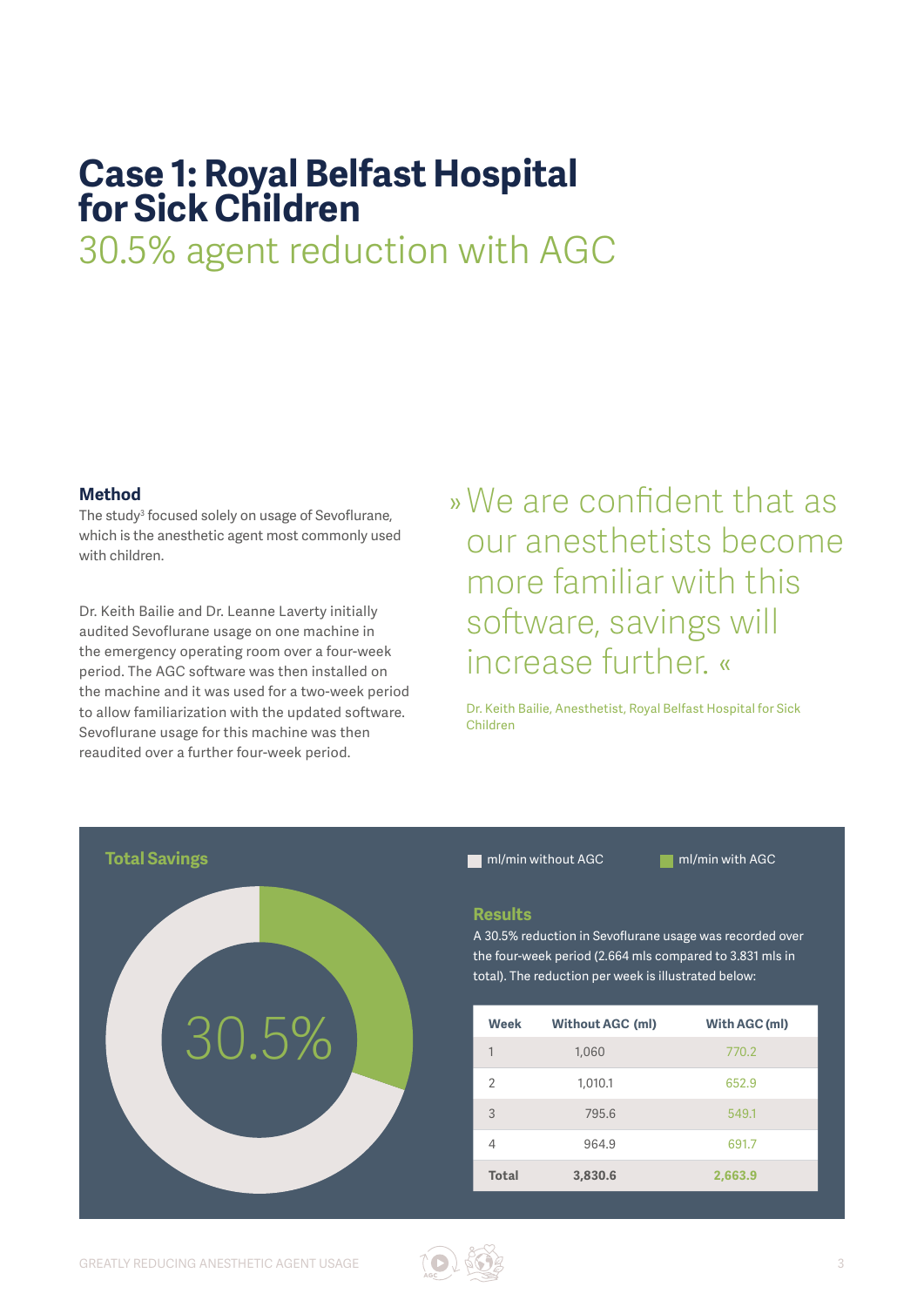## **Case 2: Belfast City Hospital**  42% agent reduction with AGC

### **Method**

Prior to undertaking the study, Dr. John Strange and Dr. Megan Lennox examined anesthetic agent consumption for the previous years. (Table 1)

The comparison study was carried out on one machine equipped with AGC (Group 1) and four machines without AGC (Group 2) over a period of three weeks. A total of 111 general anesthesia cases were treated, and agent usage data was retrieved after each case (Table 2).

»42% volatile agent reduction with AGC! This enables a significant cost saving in addition to several clinical benefits.«

Dr. John Strange, Belfast City Hospital

Table 1

| Timeframe                                             | Cost for agents |
|-------------------------------------------------------|-----------------|
| 2013-2014 (12 months)                                 | €67.291         |
| 2014-2015 (12 months)                                 | €72.369*        |
| * (increase mainly due to higher usage of Desflurane) |                 |

Table 2: There was no significant difference between the average length of cases.

| Group 1 (with AGC) | <b>Group 2 (without AGC)</b> |
|--------------------|------------------------------|
| 18 cases           | 93 cases                     |
| 127 minutes        | 110 minutes                  |

#### John Strange

"Flow-i has performed well in all areas of specification, with particular interest raised in a more rapid turnover of patients due to gas efficiency and a reduction of anaesthetic agent usage."

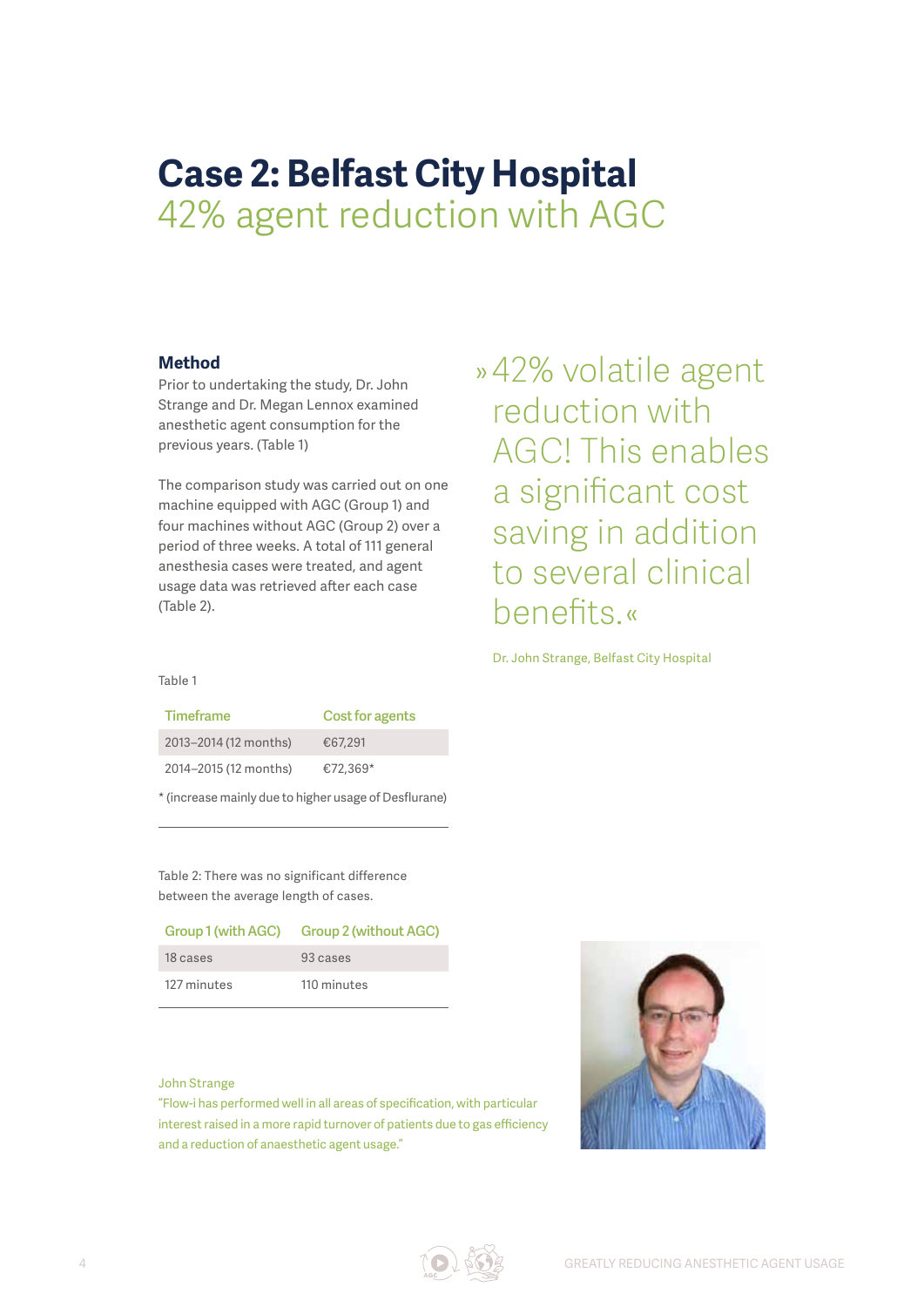### **Results** Lower average agent usage



A 42% saving in both Sevoflurane and Desflurane was recorded. The average usage for both groups was calculated in ml/min. Price per ml: 28 cents for Sevoflurane and 24 cents for Desflurane. The results are illustrated below:



### **Difference in agent usage with and without AGC**

"I find AGC extremely useful as a 'hands-free' device, enabling our staff to perform other interventions for the patient that would normally require either another doctor or an assistant. I was able to let the Flow-i perform uninterrupted while I carried out CVC insertion, arterial line insertion and regional nerve blockade," says Dr. John Strange, Consultant in Intensive Care Medicine and Anesthesia, Belfast City Hospital

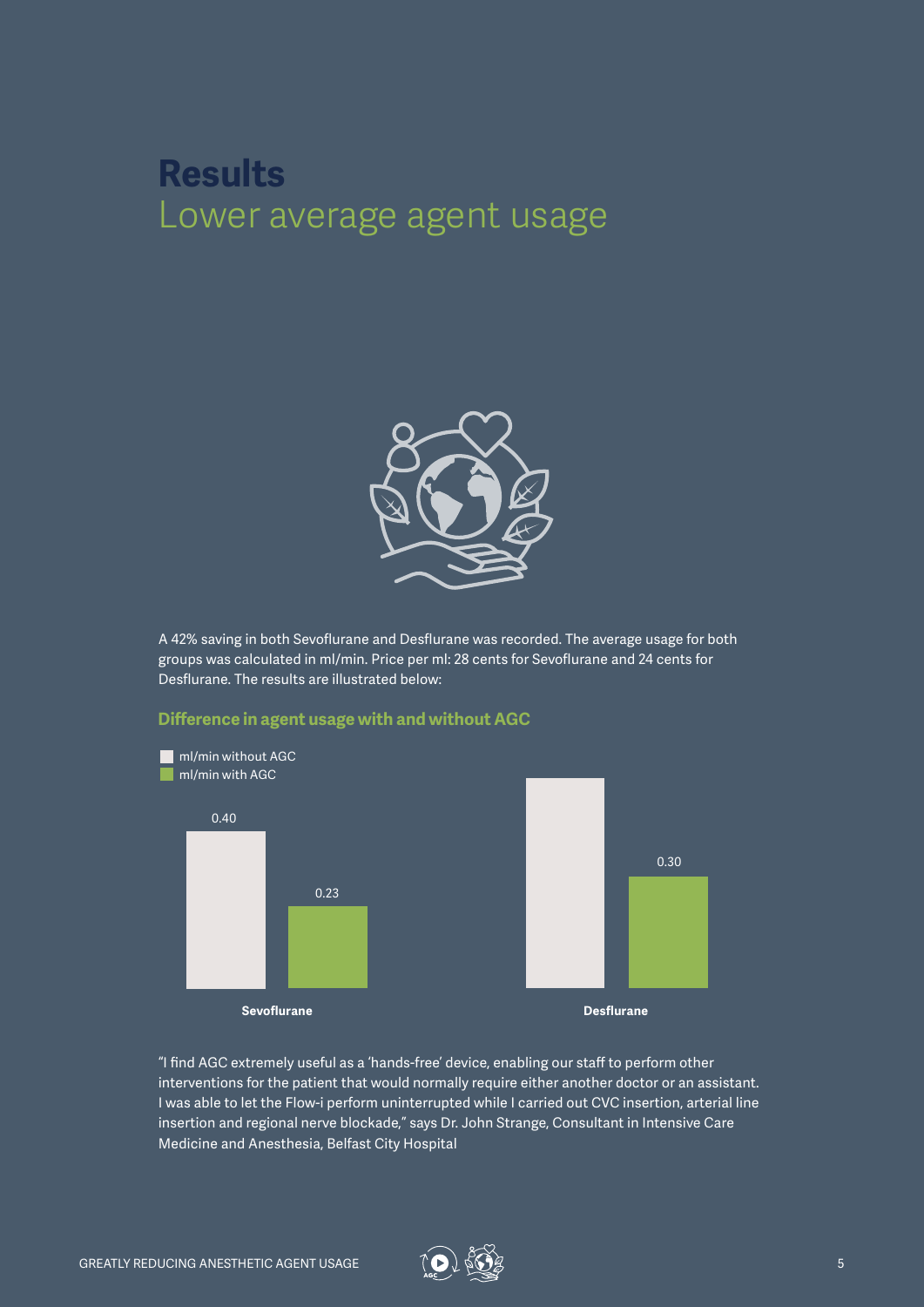### **Conclusions** Improved cost-efficiency, safety & convenience



#### **Substantial cost savings enabled**

Anesthetic agent consumption can be greatly reduced when the anesthesia machine runs in AGC (Automatic Gas Control) mode. Belfast City Hospital's study demonstrated a reduction of 42% for both Sevoflurane and Desflurane. The Royal Belfast Hospital for Sick Children demonstrated a reduction of 30.5% for Sevoflurane.

These are major reductions that would result in significant cost savings. Based on the study, Belfast City Hospital projected combined annual savings of €30,394 for its seven anesthesia machines. Return on investment for the software upgrade would be achieved in less than one year.

### **Hands-free control**

In addition to reducing consumption of anesthetic agents, AGC also eliminates the complex and time-consuming manual adjustments needed for low-flow anesthesia. This frees clinicians' time for other tasks and reduces the risk of error.

An additional benefit is reduced environmental impact. Sevoflurane and Desflurane are greenhouse gases and reducing output helps hospitals in meeting their environmental targets.

#### **Proven performance**

Based on the results achieved, Belfast City Hospital has decided to upgrade its entire fleet of Flow-i machines with AGC functionality, and to include the software as standard in future purchases. AGC will be implemented as standard intraoperative practice.

The Royal Belfast Hospital for Sick Children is currently in the process of submitting a business proposal to upgrade all of its Flow-i machines with AGC.

The other hospitals within the Trust have expressed an intention to follow these examples and upgrade with AGC.



Agent usage per case can easily be read on the Flow-i's screen.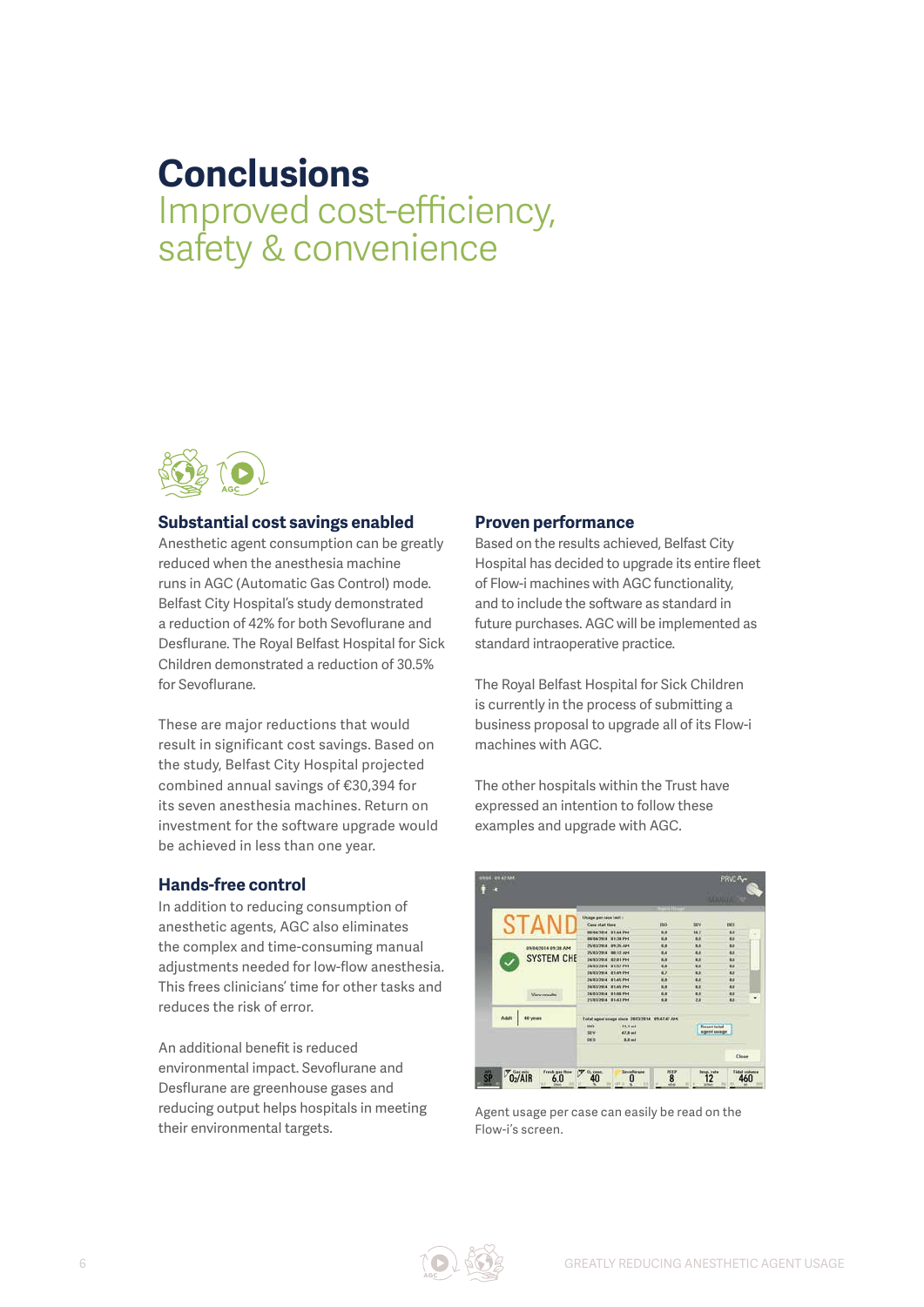## What is AGC?

Automatic Gas Control (AGC) is a software feature that adjusts the fresh gas flow and the anesthesia gas concentrations in order to reach the set target values for inspired  $O_2$  (FIO<sub>2</sub>) and end-tidal anesthetic agent concentration (EtAA). Once the target is reached, AGC automatically reduces the fresh gas flow and agent delivery to minimal levels.



The built-in speed and prediction tool supports the user with information on the expected course of anesthesia, enabling safe low-flow anesthesia.

### About the hospitals

### **Belfast City Hospital Trust**

A 900-bed modern university teaching hospital providing local acute services and key regional specialties, including renal medicine and transplantation and a comprehensive range of cancer services. A number of research projects are being undertaken within the hospital, including IOS wean (weaning practices) and RADAR (deresuscitation and fluid management).

### **Royal Belfast Hospital for Sick Children**

The only hospital in Northern Ireland dedicated specifically to the care of children. It has 107 beds and provides general hospital care for children living in Belfast, as well as providing most of the pediatric regional specialties for children throughout Northern Ireland.